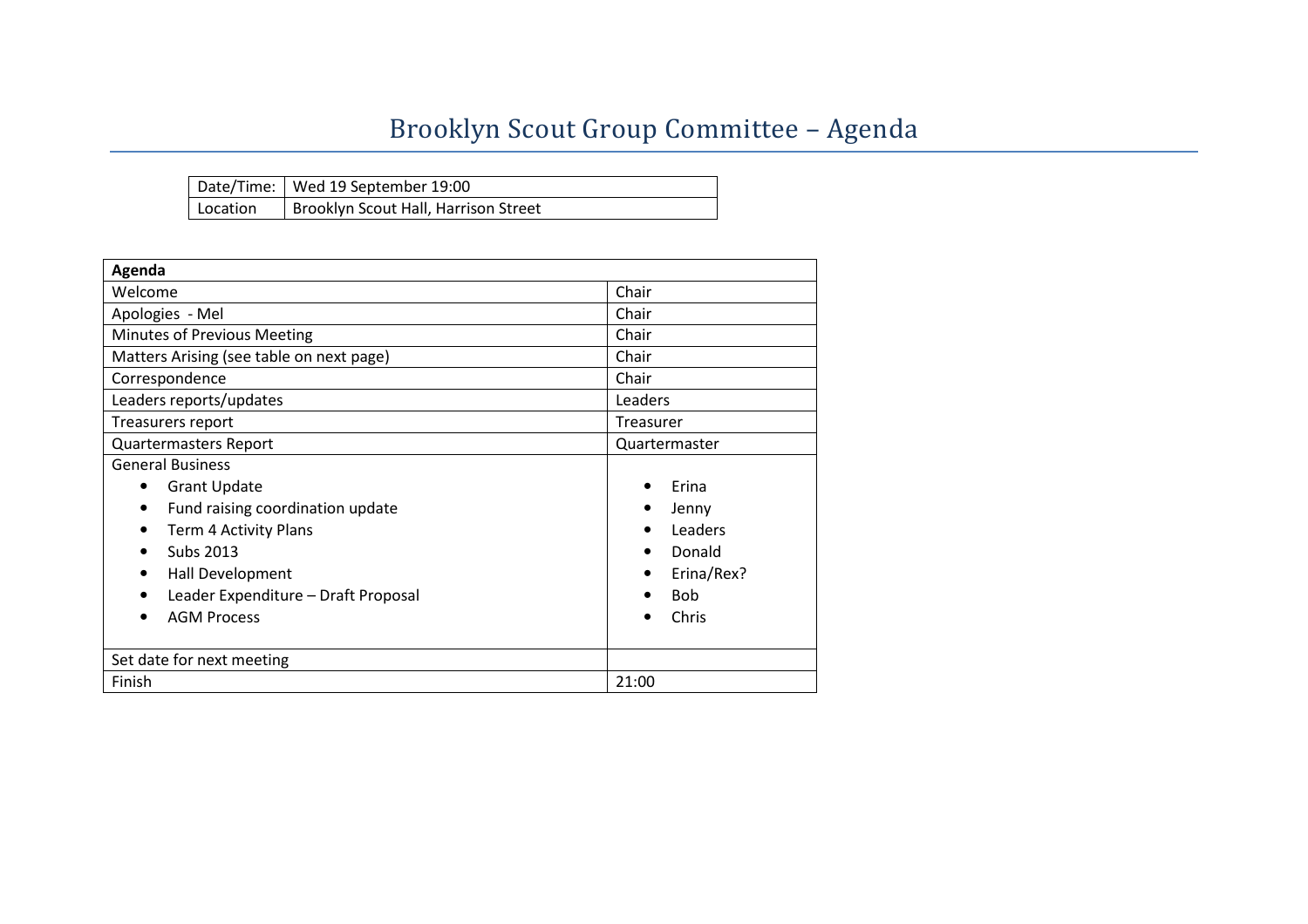## Open Meeting Actions TBC

|               |             |                                                                                                                                                                                        |                    |           | <b>Current</b>  |                                                       |
|---------------|-------------|----------------------------------------------------------------------------------------------------------------------------------------------------------------------------------------|--------------------|-----------|-----------------|-------------------------------------------------------|
| <b>Number</b> | <b>Date</b> | <b>Action</b>                                                                                                                                                                          | By whom            | By when   | status          | <b>Comment</b>                                        |
| '8/14         | 8/22/2012   | produce a final draft, absorbing Denise's and other<br>Leaders' comment, and then forward onward public<br>consultation with parents / caregivers                                      | <b>Bob</b>         | 9/19/2012 | Open            |                                                       |
| '8/13         | 8/22/2012   | Complete a final version of the subscriptions paper,<br>including new information, for consultation                                                                                    | Donald             | 9/19/2012 | Open            |                                                       |
| '8/12         | 8/22/2012   | Seek advice from National on whether subscriptions<br>count as charitable donations from individuals and any<br>experience on the options and mechanisms around<br>accounting for this | Donald             | 9/19/2012 | Open            |                                                       |
| '8/11         | 8/22/2012   | Get some labelled leaflets about Scouts from Donald to<br>place on the table to attract interest                                                                                       | Sue                | 9/19/2012 | Open            |                                                       |
| '8/10         | 8/22/2012   | Send funding plan and budget to Jenny                                                                                                                                                  | Donald             | asap      | Open            |                                                       |
| 8/8           | 8/22/2012   | Use the attendance forms when provided by Jenny and<br>place any returned membership forms into the blue folder                                                                        | All<br>leaders     | ongoing   | Open            |                                                       |
| '8/7          | 8/22/2012   | Proactively fill in the holes between membership list and<br>where we don't have signed consent forms                                                                                  | Jenny              | ongoing   | Open            |                                                       |
| '8/6          | 8/22/2012   | Prepare Term 4 plans in ADVANCE of Term 4 ending.<br>To be done via a sep Leader's meeting before Term end                                                                             | Section<br>Leaders | 9/16/2012 | Open            |                                                       |
| '8/4          | 8/22/2012   | Undertake a patch repair to the roof, if amenable                                                                                                                                      | Rex                | asap      | Open            |                                                       |
| 8/3           | 8/22/2012   | Liaise with Richard to progress A/P 3/21                                                                                                                                               | Chris              | 9/19/2012 | Open            |                                                       |
| '8/2          | 8/22/2012   | Call Duane & Richard in advance of next meeting to co-<br>ordinate cub leader attendance                                                                                               | Chris              | 9/19/2012 | Open            |                                                       |
| '8/1          | 8/22/2012   | followup on dates with our demand for next 'new<br>beginners' and Cosgrove courses                                                                                                     | Gavin              | 9/19/2012 | Open            |                                                       |
| '7/8          | 7/18/2012   | Circulate zone meeting dates / times                                                                                                                                                   | Gavin              | 8/15/2012 | -ln<br>progress | Couldn't find them - next Zone<br>meeting is w/c 27th |